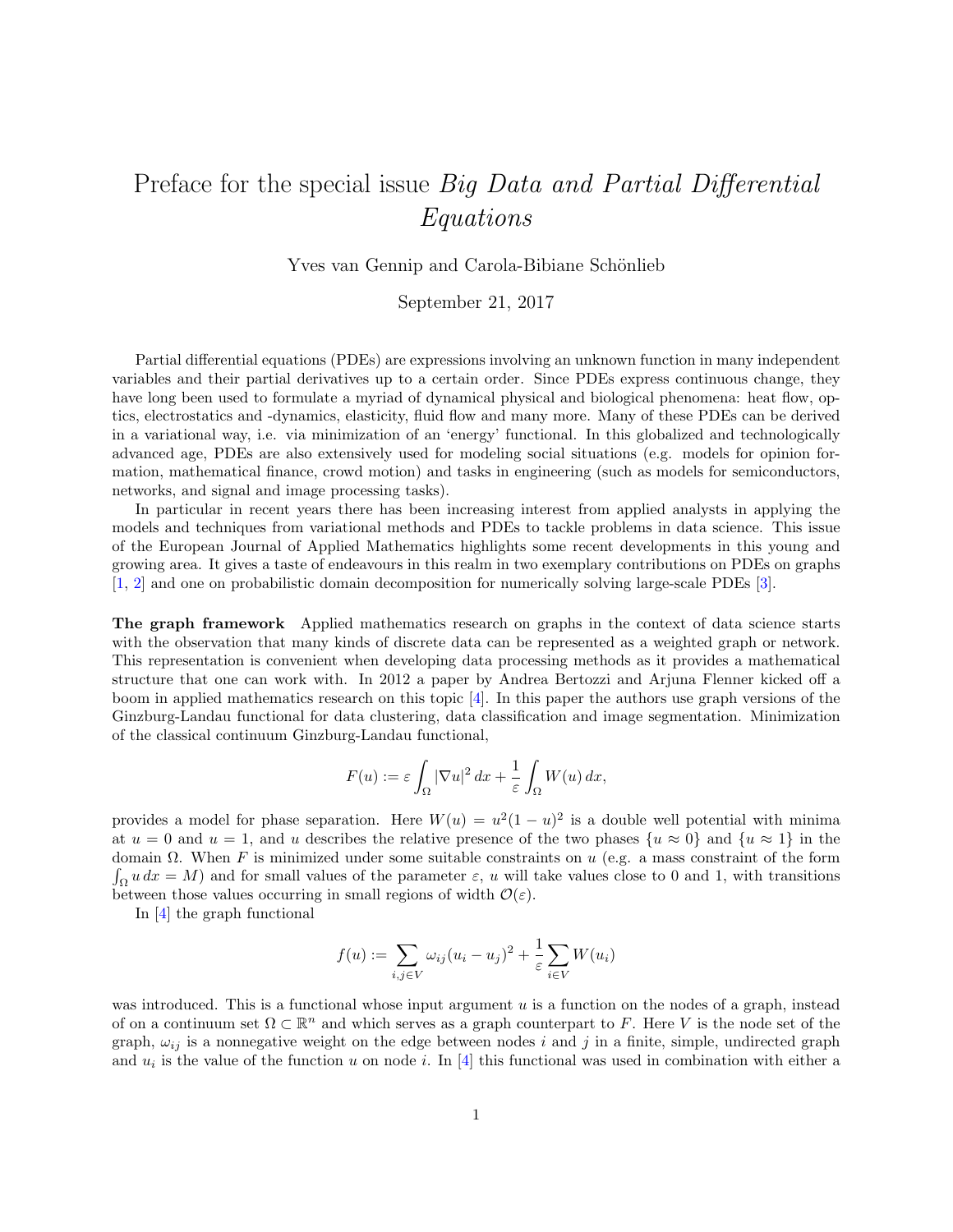mass constraint or an additional data fidelity term of the form  $\sum_{i: \text{ training data}} (u_i - u_i^{\text{training}})^2$  to cluster or classify the nodes of a graph into two groups ('phases' where  $u \approx 0$  and  $u \approx 1$ ) based on the pairwise node similarity encoded in the edge weights  $\omega_{ij}$ . By treating the pixels of an image as nodes in a graph, data classifcation can be used for image segmentation as well.

Interesting mathematical questions that could arise from such a model are:

- 1. Can we find graph analogues of properties of the continuum functional?
- 2. Is the continuum functional a limit of the graph functionals in some sense?
- 3. What can we say about the resulting algorithm and its usage for data analysis/image processing?
- 4. Are there other network problems that can be tackled by a PDE inspired approach?
- 5. Are there other PDE/variational systems that have interesting network analogues? And if the inspiring PDEs are related, are their graph analogues related?

Some of these questions have been considered in the state-of-the-art literature, with some highlights reported in the following.

1. Does f have similar properties to F? In [\[5\]](#page-5-2) the authors proved that f  $\Gamma$ -converges [\[6,](#page-5-3) [7\]](#page-5-4), when  $\varepsilon \to 0$ , to the graph total variation functional

$$
TV(u) := \frac{1}{2} \sum_{i,j \in V} \omega_{ij} |u_i - u_j|,
$$

which has as domain the set of node functions u which take values in  $\{0, 1\}$ . This mirrors the wellknown continuum result  $[8, 9]$  $[8, 9]$ . Moreover, for such  $\{0, 1\}$ -valued functions u,  $TV(u)$  reduces to the graph cut [\[10\]](#page-5-7) of the node partition  $V_0 = \{i : u_i = 0\}$ ,  $V_1 = \{i : u_i = 1\}$ , i.e. the sum of the edge weights  $\omega_{ij}$  corresponding to edges that have one node in  $V_0$  and the other in  $V_1$ .

- 2. Furthermore, when  $f$  or  $TV$  are defined on certain graphs for which a sensible continuum limit can be defined, they Γ-converge to the continuum total variation in the continuum limit, e.g. on 4-regular graphs obtained by ever finer discretisations of the flat torus [\[5\]](#page-5-2) and on point clouds obtained by sampling ever more points from an underlying subset of  $\mathbb{R}^n$  [\[11,](#page-5-8) [12,](#page-5-9) [13\]](#page-5-10). In the latter context these limit results can be interpreted as consistency results that show that the discrete model defined on the samples is asymptotically consistent with a continuum model.
- 3. Minimization of f is in practice (approximately) achieved either by solving a gradient flow equation of Allen-Cahn type,

$$
\frac{du_i}{dt} = -\sum_{j \in V} \omega_{ij} (u_i - u_j) - \frac{1}{\varepsilon} W'(u_i)
$$

(plus additional terms coming from a mass constraint or fidelity term) or by a graph version of the threshold dynamics (or MBO) scheme [\[14\]](#page-5-11):

$$
u^{k+1} = \begin{cases} 0, & \text{if } \tilde{u}(\tau) < \frac{1}{2}, \\ 1, & \text{if } \tilde{u}(\tau) \ge \frac{1}{2}, \end{cases} \text{ where } \tilde{u}(t) \text{ solves } \begin{cases} \frac{d\tilde{u}_i}{dt} = -\sum_{j \in V} \omega_{ij} (\tilde{u}_i - \tilde{u}_j), \\ \tilde{u}(0) = 0. \end{cases}
$$

In the (spectral) graph theory literature [\[10,](#page-5-7) [15\]](#page-5-12)  $(\Delta u)_i := \sum_{j \in V} \omega_{ij} (u_i - u_j)$  is known as the unnormalised or combinatorial graph Laplacian of u. The equations above can also be formulated and solved with normalised versions of the graph Laplacian.

On a given graph, these equations can be solved quickly and accurately, for example by using a truncated spectral decomposition based on the eigenfunctions of the graph Laplacian in combination with a convex splitting scheme in the case of the graph Allen-Cahn equation [\[4,](#page-5-1) [16\]](#page-5-13).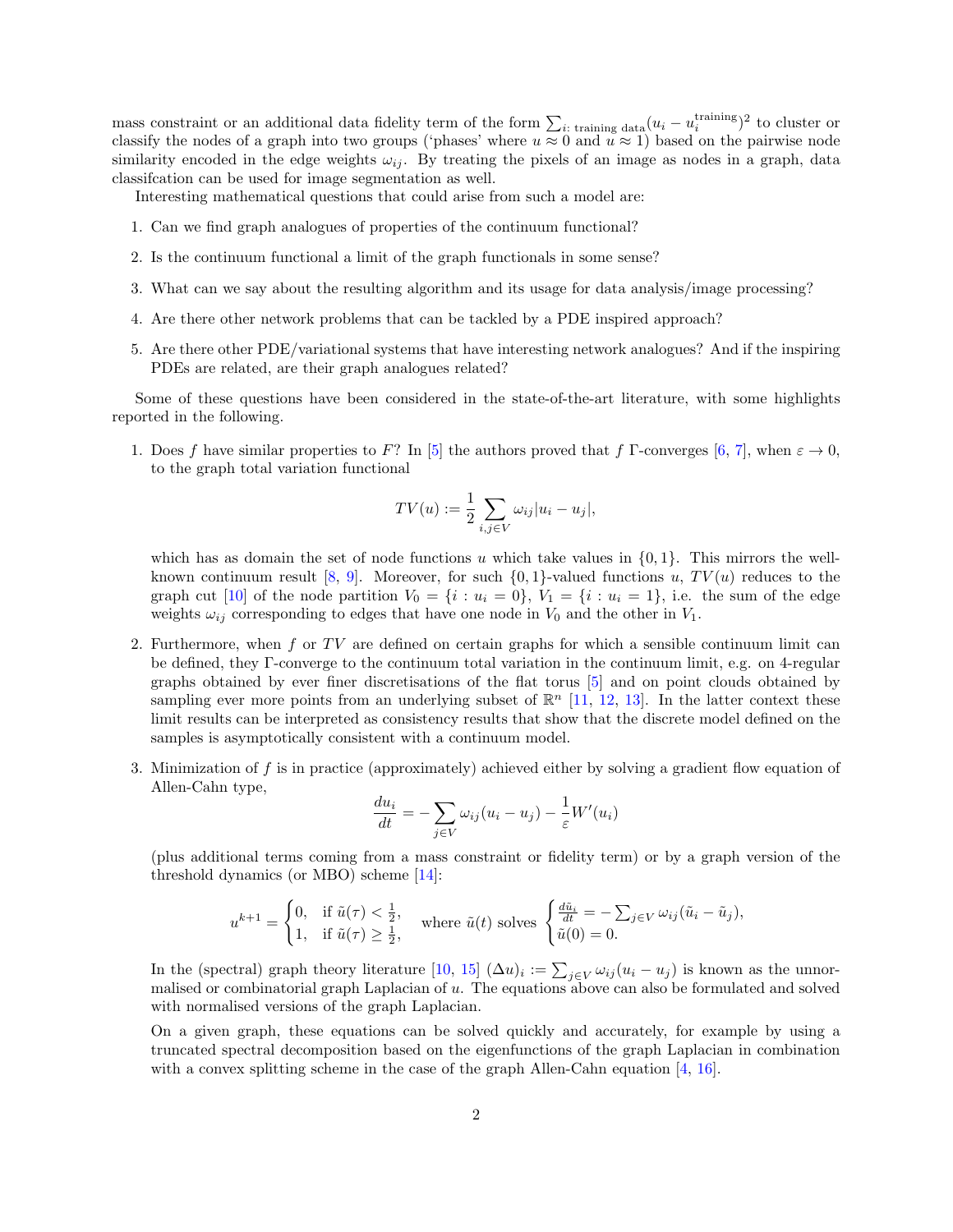The construction of the underlying graph in the first place can pose a significant computational problem, especially when the number of data points (and thus nodes in the graph) is very large. Matrix completion techniques such as the Nyström extension  $[17, 18]$  $[17, 18]$  and fast eigenvalue computation algorithms such as the Rayleigh-Chebychev algorithm [\[19\]](#page-5-16) make such computations feasible.

This graph Ginzburg-Landau method has found many applications, for example in data clustering and classification and image segmentation [\[4,](#page-5-1) [16,](#page-5-13) [20\]](#page-5-17) and has also been extended to deal with clustering and classification into more than two classes [\[21,](#page-5-18) [22,](#page-5-19) [23,](#page-6-0) [24,](#page-6-1) [25\]](#page-6-2). Recent papers prove convergence of the graph Allen-Cahn algorithm (both the spectrally untruncated and truncated versions) and extend the method to non-smooth potentials and hypergraphs [\[26,](#page-6-3) [27\]](#page-6-4).

This shows that such PDE driven techniques can provide fast approximative alternatives to combinatorial problems whose exact solution is too computationally complex.

- 4. Another example of such a problem is the computation of a maximum cut in graphs, i.e. to find a partition of the node set into two sets such that the sum of the edge weights corresponding to edges with one node in each set is maximal. If the graph is bipartite, this corresponds to partitioning the node set according to the bipartite structure. The exact solution of this classical problem is known to be computationally unfeasible for large graphs. Work currently in preparation introduces a fast approximate solution method for this problem using an adaptation of the graph Ginzburg-Landau functional  $f$  [\[28\]](#page-6-5).
- 5. The continuum counterparts of both the graph Allen-Cahn equation and graph MBO scheme from point 3. can be viewed as approximating mean curvature flow [\[29,](#page-6-6) [30,](#page-6-7) [31,](#page-6-8) [32,](#page-6-9) [33\]](#page-6-10). This suggests that graph curvature and graph mean curvature flow are interesting concepts to consider as well. In [\[34\]](#page-6-11) the authors introduced both. The graph curvature of a node set  $S$  is given by

$$
\kappa_i := \begin{cases} \sum_{j \in S^c} \omega_{ij}, & \text{if } i \in S, \\ -\sum_{j \in S} \omega_{ij}, & \text{if } i \in S^c, \end{cases}
$$

and the related graph mean curvature flow has a variational formulation along the lines of [\[35,](#page-6-12) [36,](#page-6-13) [37\]](#page-6-14) which leads to a time discrete evolution of node subsets  $S$  (given an initial set  $S_0$ ),

$$
S_{n+1} \in \operatorname{argmin}_{\hat{S}} \mathcal{F}(\hat{S}, S_n),
$$

where

$$
\mathcal{F}(\hat{S}, S_n) := \sum_{i \in S, j \in S^c} \omega_{ij} + \frac{1}{\mathfrak{J}t} \sum_{i \in \hat{S}} d_i s d_i^n.
$$

Here  $\eth t > 0$  is the time step,  $d_i$  is the degree of node i and  $sd_i^n$  is the signed graph distance from node i to the boundary of node set  $S_n$ . In [\[34\]](#page-6-11) the authors started studying the very interesting question wether the graph Allen-Cahn equation, graph MBO scheme and graph mean curvature flow are as intimately connected as their continuum counterparts, but establishing such connections is still mostly an open problem.

Other current work studies a graph version of the Ohta-Kawasaki functional [\[38\]](#page-6-15), which was originally introduced as a variational model for pattern formation in diblock copolymers [\[39\]](#page-6-16).

The research on these novel methods has shown that new PDE-inspired graph procedures can efficiently (approximately) solve complex graph problems, while at the same time offering fertile ground for proving theoretical connections between the various graph problems (inspired by similar connections their continuum counterparts have) and between the graph problems and their continuum analogues.

Paper [\[1\]](#page-4-0) relates to question 2. above. Its authors apply similar ideas to those in [\[11,](#page-5-8) [12,](#page-5-9) [13\]](#page-5-10) to prove a consistency result for empirical risk minimization. If a function  $u : D \to \{0, 1\}$  acts as a classifier for points that are sampled from  $D \subset \mathbb{R}^n$  according to a distribution  $\nu$ , its empirical risk is

$$
R(u) := \int_{D \times \{0,1\}} |u(x) - y| d\nu(x, y).
$$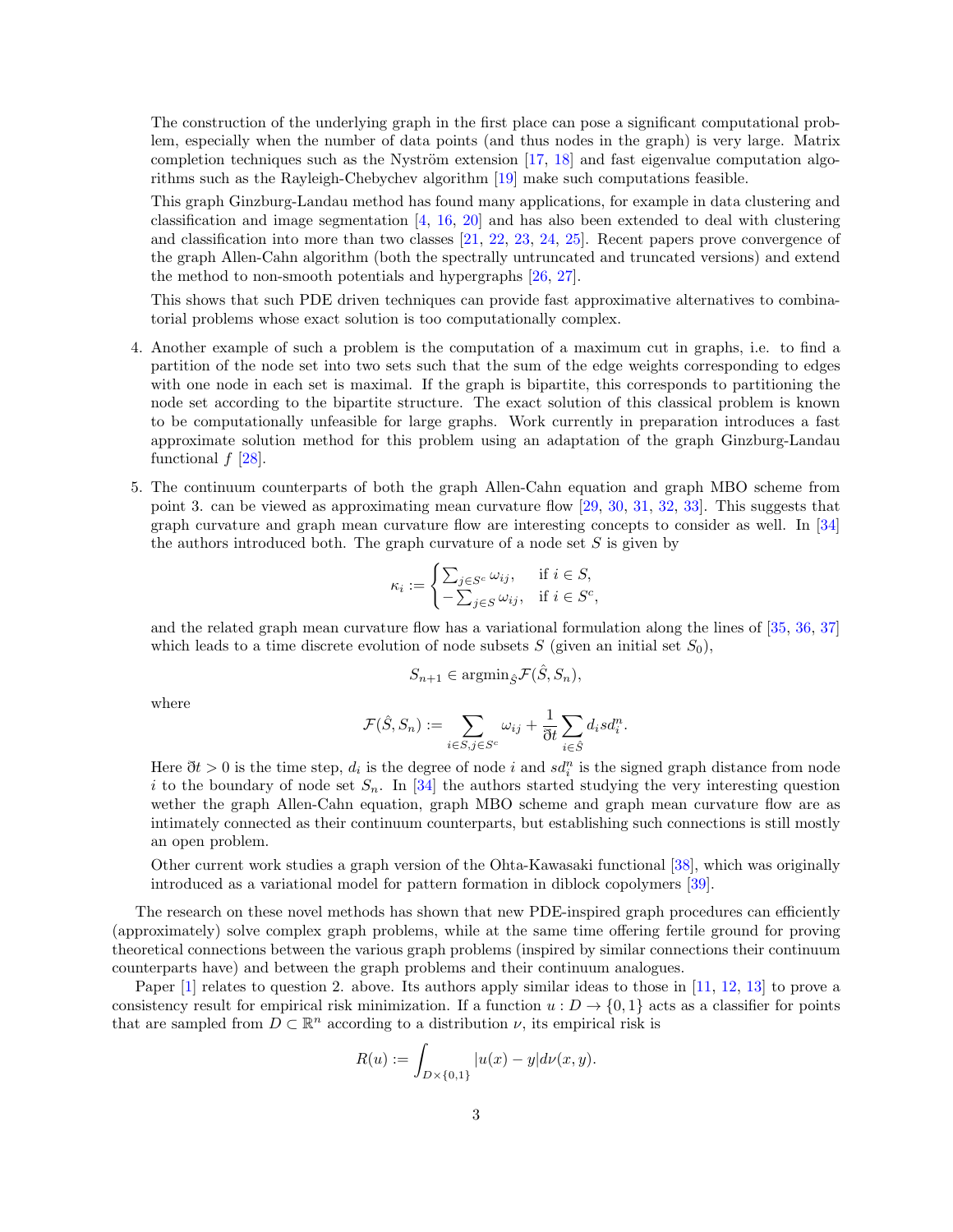In [\[1\]](#page-4-0) the authors prove a consistency result for regularized empirical risk functional, which consists of empirical risk regularized by a graph total variation term. They also find different regimes for the regularization parameter associated with the total variation term which relate to the notions of overfitting and underfitting of the data.

Paper  $[2]$  is related to question 5. above. It proposes a graph version of the game p-Laplacian  $[40]$  as an interpolation between the graph (2-)Laplacian and the graph  $\infty$ -Laplacian when  $2 \leq p \leq \infty$  and as an interpolation between the graph 1-Laplacian and the graph 2-Laplacian when  $1 \leq p \leq 2$ . It proves the existence and uniqueness of game p-harmonic functions with given Dirichlet 'boundary' conditions on a subset of the nodes and relates the graph game p-Laplacian to a tug-of-war game. It also shows the results of numerical experiments in which the graph game  $p$ -Laplacian is used for semi-supervised segmentation, clustering and image inpainting.

<span id="page-3-0"></span>Numerical solution of large-scale PDEs When developing algorithms for data-driven applications the scalability of computational methods is essential. In the context of partial differential equations domain decomposition methods are used to divide a large domain into several smaller subdomains in such a way that the solution to the equation on the full domain can be found (or approximated) via the solutions on the subdomains [\[41,](#page-6-18) [42,](#page-6-19) [43,](#page-7-0) [44,](#page-7-1) [45,](#page-7-2) [46\]](#page-7-3). The initial equation restricted to the subdomains defines a sequence of new local problems which are computationally cheaper to solve. A principal motivation behind this principle is the formulation of PDE solvers which can be easily parallelised. As an example, let us consider a coercive,



Figure 1: Overlapping domain decomposition. Example setup from [\[44\]](#page-7-1).

elliptic and self-adjoint differential operator L and the boundary-value problem

$$
Lu = f \quad \text{in } \Omega, \quad u = 0 \quad \text{on } \partial\Omega,
$$

for  $\Omega \subset \mathbb{R}^n$ , with  $n > 1$  and f sufficiently nice. The basic Schwarz alternating algorithm [\[44\]](#page-7-1) to solve this equation is, starting with an initial guess  $u^0$  for the solution, we iterate for  $k = 0, 1, \ldots$ , for subdomains  $\Omega_1, \Omega_2$  with interfaces  $\Gamma_1, \Gamma_2$  as in Figure [1:](#page-3-0)

$$
Lu_1^{k+1} = f, \text{ in } \Omega_1,
$$
  
\n
$$
u_1^{k+1} = u^k|_{\Gamma_1} \text{ on } \Gamma_1,
$$
  
\n
$$
u_1^{k+1} = 0 \text{ on } \partial\Omega_1 \setminus \Gamma_1,
$$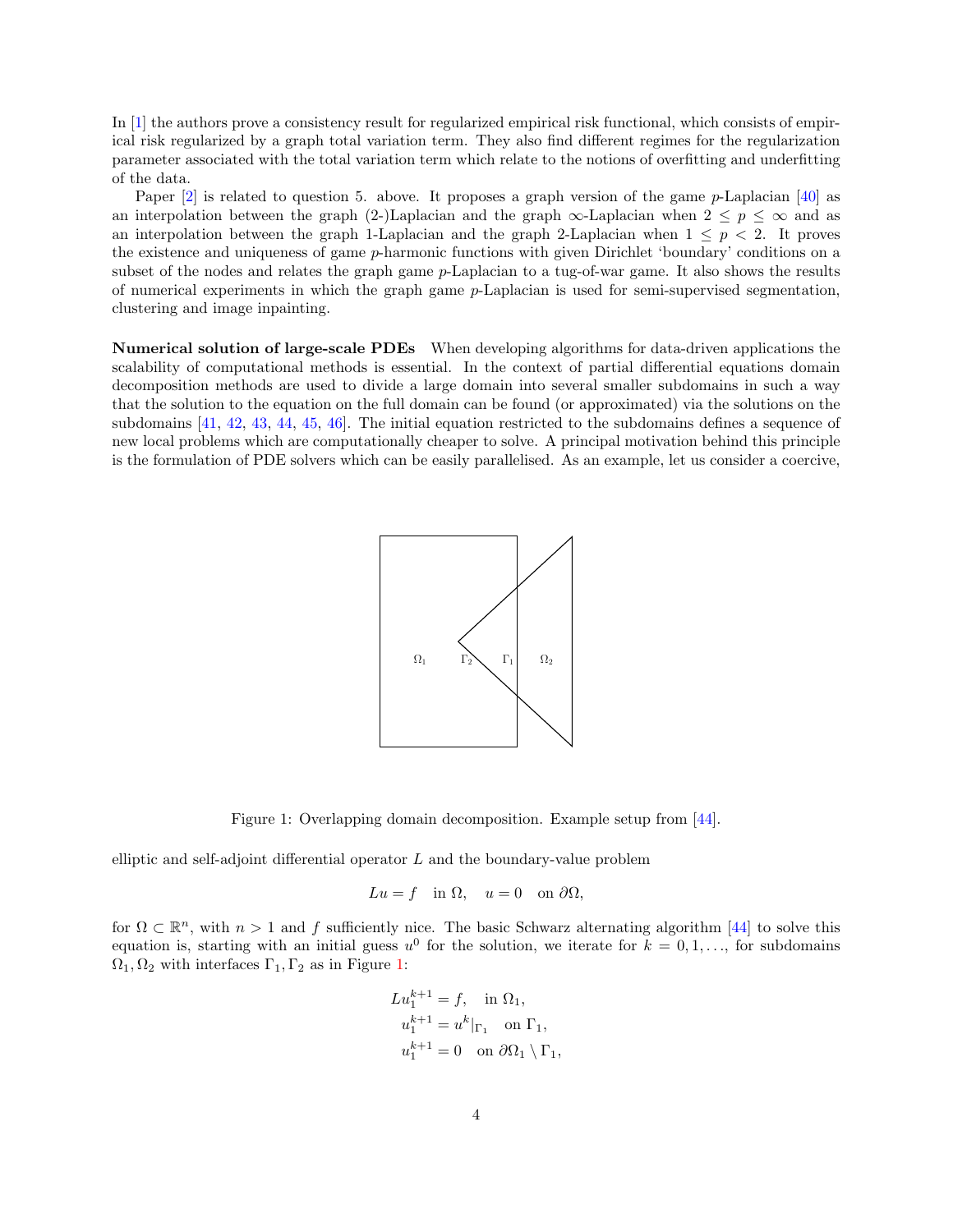and

$$
Lu_2^{k+1} = f, \text{ in } \Omega_2,
$$
  
\n
$$
u_2^{k+1} = u^k|_{\Gamma_2} \text{ on } \Gamma_2,
$$
  
\n
$$
u_2^{k+1} = 0 \text{ on } \partial\Omega_2 \setminus \Gamma_2,
$$

and the iterate  $u^{k+1}$  on the whole domain defined by

$$
u^{k+1}(x) = \begin{cases} u_2^{k+1}(x) & \text{if } x \in \Omega_2, \\ u_1^{k+1}(x) & \text{if } x \in \Omega \setminus \Omega_2. \end{cases}
$$

Under certain conditions it can be shown that the iterates converge to the true solution u on  $\Omega$ . Now, the idea is to distribute the solution of the two subproblems on  $\Omega_1$  and  $\Omega_2$  to two processors and compute  $u_1^k$ and  $u_2^k$  in parallel, exchanging information of the solution on the interfaces of the two subdomains between the two processors after every iteration.

In [\[3\]](#page-5-0) the authors review a particular class of domain decomposition methods which is called probabilistic domain decomposition (PDD), pioneered by Acebron et al. in  $[48]$ . The main idea is to use a stochastic representation of the PDE (via the so-called Feynman-Kac formula), then compute the solution in a few sampled points on the interfaces between the subdomains via Monte Carlo, and then use an efficient deterministic PDE solver for the solution of the PDE on each subdomain with fixed boundary conditions coming from the previously computed Monte Carlo simulation. This probabilistic setup renders a parallelisation strategy for solving PDEs that shows very good scalability properties. Indeed, since the solutions of the PDE on the subdomains are completely independent of each other the PDD method can solve the subproblems fully in parallel and hence does not require communication between processors. Also, the choice of the PDE solver on each subdomain is flexible and so can potentially be executed very efficiently. The paper [\[3\]](#page-5-0) also serves as an introduction to the concept of PDDs and their various usage areas in data-driven applications.

Conclusion The contributions in this issue are examples of modern research topics in partial differential equations that arise in data-driven applications. They nicely show the various facets of this topic, from PDEs as inspiration for and tools to prove consistency of graph based data processing methods to the development of efficient and scalable numerical methods for solving PDEs for large-scale and high-dimensional data. We believe we are only at the beginning of this exciting and important new area of research. The increasing number of open questions in all areas of data science will make mathematical frameworks, like the one provided by PDEs, more and more attractive. PDEs and variational methods have an important role to play in finding answers to these questions and in the development of adaptive, rigorous and efficient data processing and machine learning methods.

Acknowledgement This preface is an adaptation and extension of the "extended abstract" [\[49\]](#page-7-5) by YvG. Moreover, CBS acknowledges support from the Leverhulme Trust project Breaking the non-convexity barrier, the EPSRC grant EP/M00483X/1, EPSRC centre EP/N014588/1, the Cantab Capital Institute for the Mathematics of Information, the CHiPS (Horizon 2020 RISE project grant), the Global Alliance project 'Statistical and Mathematical Theory of Imaging' and the Alan Turing Institute.

## References

- <span id="page-4-0"></span>[1] N.G. Trillos and R. Murray, A new analytical approach to consistency and overfitting in regularized empirical risk minimization, EJAM 2017.
- <span id="page-4-1"></span>[2] A. Elmoataz, X. Desquesnes, and M. Toutain, On the game p-Laplacian on weighted graphs with applications in image processing and data clustering, EJAM 2017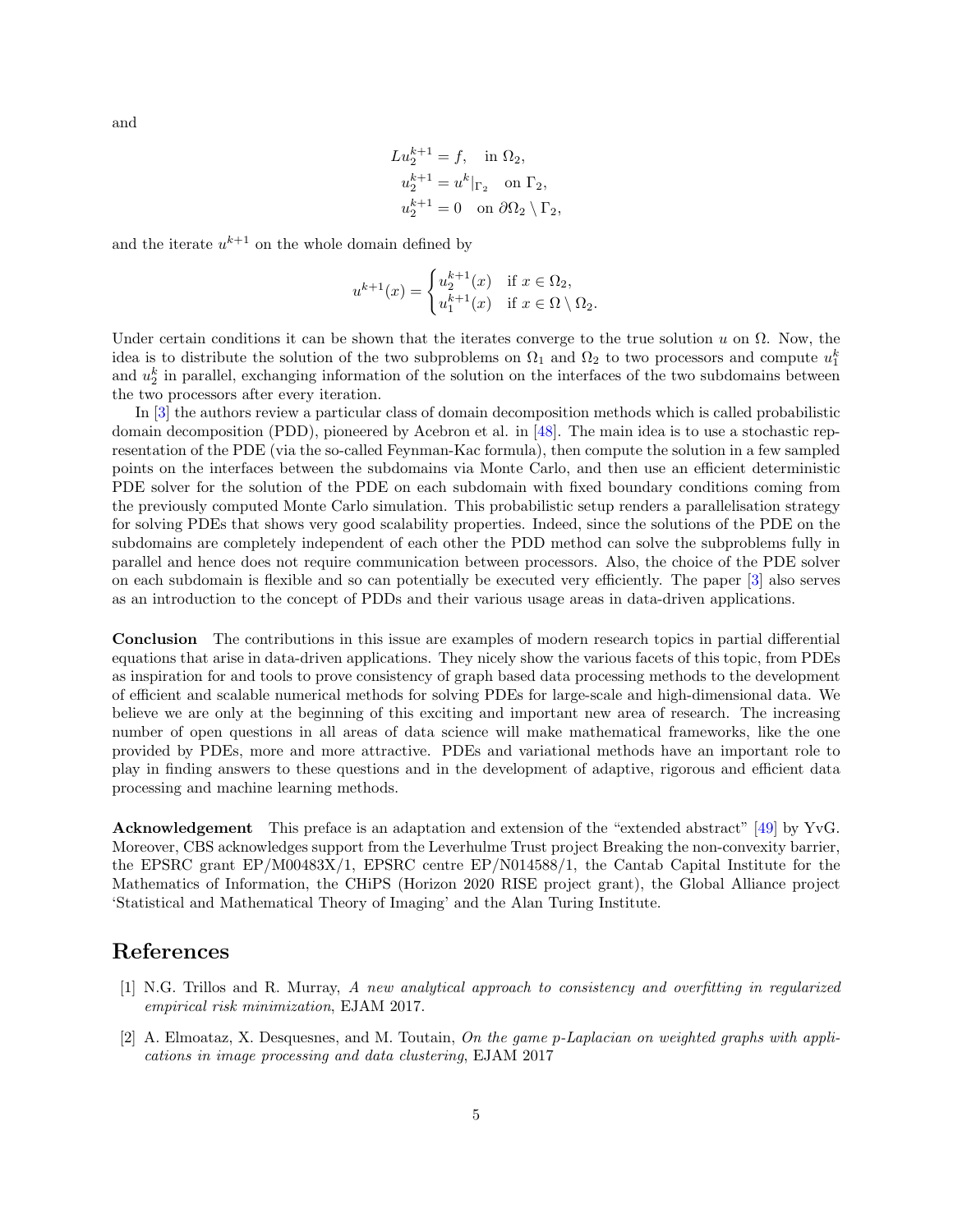- <span id="page-5-0"></span>[3] F. Bernal, G. dos Reis, and G. Smith, Hybrid PDE solver for data-driven problems and modern branching, EJAM 2017.
- <span id="page-5-1"></span>[4] A.L. Bertozzi, and A. Flenner, Diffuse interface models on graphs for analysis of high dimensional data, Multiscale Modeling and Simulation 10(3) (2012), 1090–1118.
- <span id="page-5-2"></span>[5] Y. van Gennip and A.L. Bertozzi, Γ-convergence of graph Ginzburg-Landau functionals, Advances in Differential Equations 17(11/12) (2012), 1115–1180.
- <span id="page-5-3"></span>[6] G. Dal Maso, An introduction to  $\Gamma$ -convergence, Birkhäuser, 1993
- <span id="page-5-4"></span>[7] A. Braides, Γ-convergence for beginners, Oxford University Press, 2002
- <span id="page-5-5"></span>[8] L. Modica and S. Mortola, Un esempio di Γ-convergenza, Bollettino dell'Unione Matematica Italiana 5(14-B) (1977), 285–299.
- <span id="page-5-6"></span>[9] L. Modica, The gradient theory of phase transitions and the minimal interface criterion, Archive for Rational Mechanics and Analysis 98(2) (1987), 123–142.
- <span id="page-5-7"></span>[10] U. von Luxburg, A tutorial on spectral clustering, Statistics and Computing 17(4) (2007), 395–416.
- <span id="page-5-8"></span>[11] N. Garcia Trillos and D. Slepčev, *Continuum limit of total variation on point clouds*, Archive for Rational Mechanics and Analysis 220(1) (2016), 193–241.
- <span id="page-5-9"></span>[12] N. Garcia Trillos, D. Slepčev, J. von Brecht, T. Laurent, and X. Bresson, Consistency of Cheeger and Ratio Graph Cuts, Journal of Machine Learning Research 17 (2016), 1–46.
- <span id="page-5-10"></span>[13] M. Thorpe and F. Theil, Asymptotic Analysis of the Ginzburg-Landau Functional on Point Clouds, to appear, arXiv preprint arXiv:1604.04930
- <span id="page-5-11"></span>[14] B. Merriman, J.K. Bence, and S.J. Osher, Motion of multiple functions: a level set approach, Journal of Computational Physics 112(2) (1994), 334–363.
- <span id="page-5-12"></span>[15] F. Chung, Spectral Graph Theory, American Mathematical Society, 1997.
- <span id="page-5-13"></span>[16] E. Merkurjev, T. Kostic, and A.L. Bertozzi, An MBO scheme on graphs for segmentation and image processing, SIAM Journal on Imaging Sciences 6(4) (2013), 1903–1930.
- <span id="page-5-14"></span>[17] E.J. Nyström, Über die Praktische Auflösung von Linearen Integralgleichungen mit Anwendungen auf Randwertaufgaben der Potentialtheorie, Commentationes Physico-Mathematicae 4(15) (1928), 1–52.
- <span id="page-5-15"></span>[18] C. Fowlkes, S. Belongie, F. Chung, and J. Malik, Spectral grouping using the Nystrom method, IEEE Transactions on Pattern Analysis and Machine Intelligence 26(2) (2004), 214–225.
- <span id="page-5-16"></span>[19] C.R. Anderson, A Rayleigh–Chebyshev procedure for finding the smallest eigenvalues and associated eigenvectors of large sparse Hermitian matrices, Journal of Computational Physics 229(19) (2010), 7477–7487.
- <span id="page-5-17"></span>[20] L. Calatroni, Y. van Gennip, C.-B. Schönlieb, H. Rowland, and A. Flenner, *Graph clustering, variational* image segmentation methods and Hough transform scale detection for object measurement in images, Journal of Mathematical Imaging and Vision 57(2) (2017), 269–291.
- <span id="page-5-18"></span>[21] C. Garcia-Cardona, A. Flenner, and A.G. Percus, Multiclass diffuse interface models for semi-supervised learning on graphs, Proceedings of the 2nd International Conference on Pattern Recognition Applications and Methods (ICPRAM 2013) (2013), 78–86.
- <span id="page-5-19"></span>[22] E. Merkurjev, C. Garcia-Cardona, A.L. Bertozzi, A. Flenner, and A.G. Percus, Diffuse interface methods for multiclass segmentation of high-dimensional data, Applied Mathematics Letters 33 (2014), 29–34.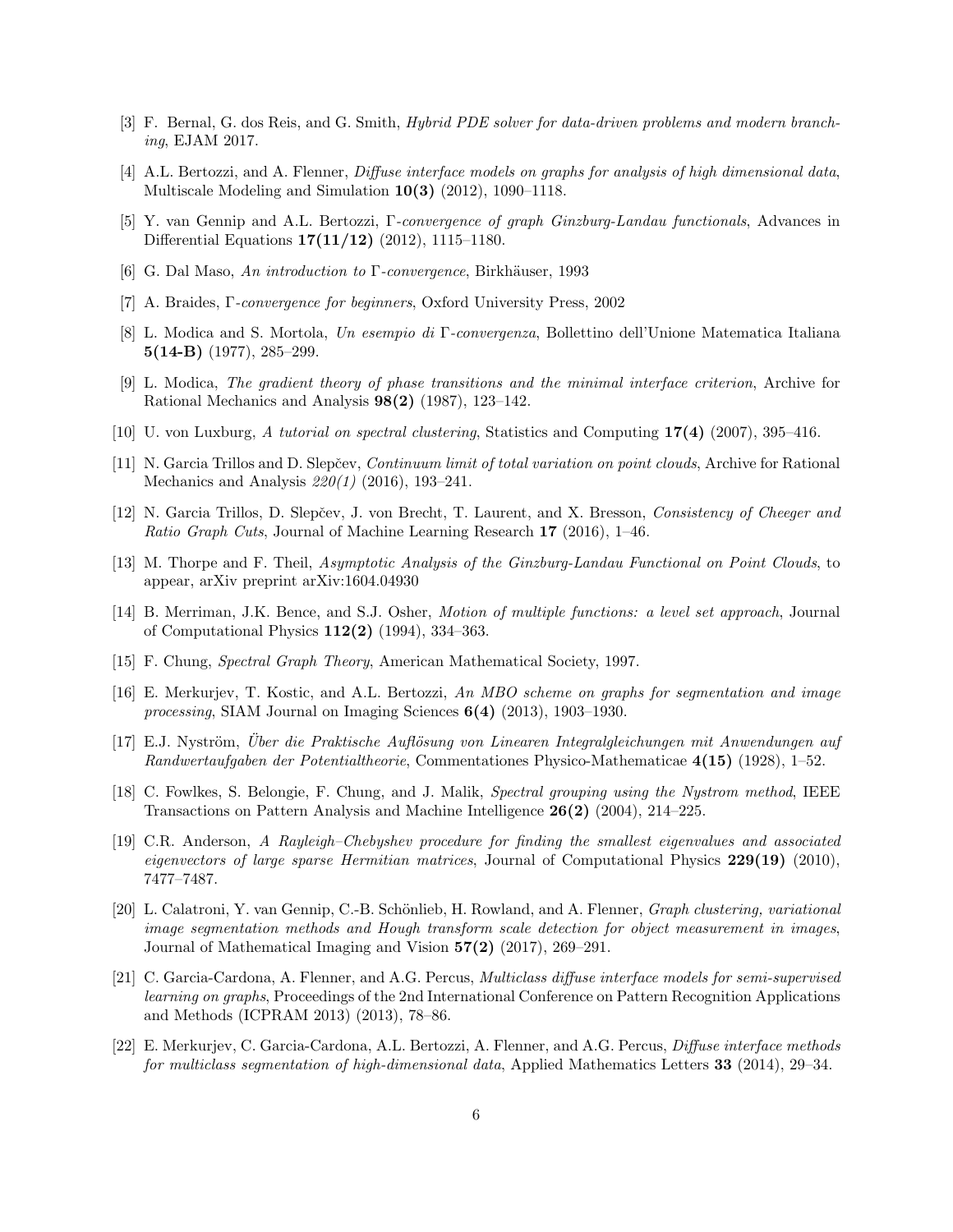- <span id="page-6-0"></span>[23] C. Garcia-Cardona, E. Merkurjev, A.L. Bertozzi, A. Flenner, and A.G. Percus, *Multiclass data segmen*tation using diffuse interface methods on graphs, IEEE Transactions on Pattern Analysis and Machine Intelligence 36 (2014), 1600–1613.
- <span id="page-6-1"></span>[24] C. Garcia-Cardona, A. Flenner, and A.G. Percus, Multiclass semi-supervised learning on graphs using Ginzburg-Landau functional minimization, Advances in Intelligent Systems and Computing 318 (2015), 119–135.
- <span id="page-6-2"></span>[25] Z. Meng, E. Merkurjev, A. Koniges, and A.L. Bertozzi, Hyperspectral Image Classification Using Graph Clustering Methods, Image Processing On Line 7 (2017), 218–245.
- <span id="page-6-3"></span>[26] X. Luo and A.L. Bertozzi, Convergence of the graph Allen–Cahn scheme, Journal of Statistical Physics 167(3) (2017), 934–958.
- <span id="page-6-4"></span>[27] J. Bosch, S. Klamt, and M. Stoll, Generalizing diffuse interface methods on graphs: non-smooth potentials and hypergraphs, arXiv preprint arXiv:1611.06094.
- <span id="page-6-5"></span>[28] B. Keetch and Y. van Gennip, A Max-Cut approximation using a graph based MBO scheme, in preparation
- <span id="page-6-6"></span>[29] K.A. Brakke, The motion of a surface by its mean curvature, Princeton University Press (1978)
- <span id="page-6-7"></span>[30] L. Bronsard and R.V. Kohn, Motion by mean curvature as the singular limit of Ginzburg-Landau dynamics, Journal of Differential Equations  $90(2)$  (1991), 211–237.
- <span id="page-6-8"></span>[31] L.C. Evans, Convergence of an algorithm for mean curvature motion, Indiana University Mathematics Journal 42(2) (1993), 533-557.
- <span id="page-6-9"></span>[32] G. Barles, H.M. Soner, and P.E. Souganidis, Front propagation and phase field theory, SIAM Journal on Control and Optimization 31(2) (1993), 439–469.
- <span id="page-6-10"></span>[33] G. Barles and C. Georgelin, A simple proof of convergence for an approximation scheme for computing motions by mean curvature, SIAM Journal of Numerical Analysis  $32(2)$  (1995), 484–500.
- <span id="page-6-11"></span>[34] Y. van Gennip, N. Guillen, B. Osting, and A.L. Bertozzi, *Mean Curvature, Threshold Dynamics, and Phase Field Theory on Finite Graphs*, Milan Journal of Mathematics  $82(1)$  (2014), 3–65.
- <span id="page-6-12"></span>[35] F. Almgren, J.E. Taylor, and L. Wang, *Curvature-driven flows: a variational approach*, SIAM Journal on Control and Optimization 31(2) (1993), 387–438.
- <span id="page-6-13"></span>[36] S. Luckhaus and T. Sturzenhecker, Implicit time discretization for the mean curvature flow equation, Calculus of Variations and Partial Differential Equations 3(2) (1995), 253–271.
- <span id="page-6-14"></span>[37] J.E. Taylor, Anisotropic interface motion, Mathematics of Microstructure Evolution 4 (1996), 135–148.
- <span id="page-6-15"></span>[38] T. Ohta and K. Kawasaki, *Equilibrium Morpholoy of Block Copolymer Melts*, Macromolecules 19 (1986), 2621–2632.
- <span id="page-6-16"></span>[39] Y. van Gennip, An MBO scheme for minimizing the graph Ohta-Kawasaki functional, in preparation
- <span id="page-6-17"></span>[40] Y. Peres and S. Sheffield, Tug-of-war with noise: A game-theoretic view of the p-Laplacian, Duke Mathematical Journal 145(1) (2008), 91–120.
- <span id="page-6-18"></span>[41] P. L. Lions, On the Schwarz alternating method, I. In First international symposium on domain decomposition methods for partial differential equations (1988), 1–42.
- <span id="page-6-19"></span>[42] J. H. Bramble, J. E. Pasciak, J. P. Wang, and J. Xu, Convergence estimates for product iterative methods with applications to domain decomposition, Mathematics of Computation,  $57(195)$  (1991), 1–21.